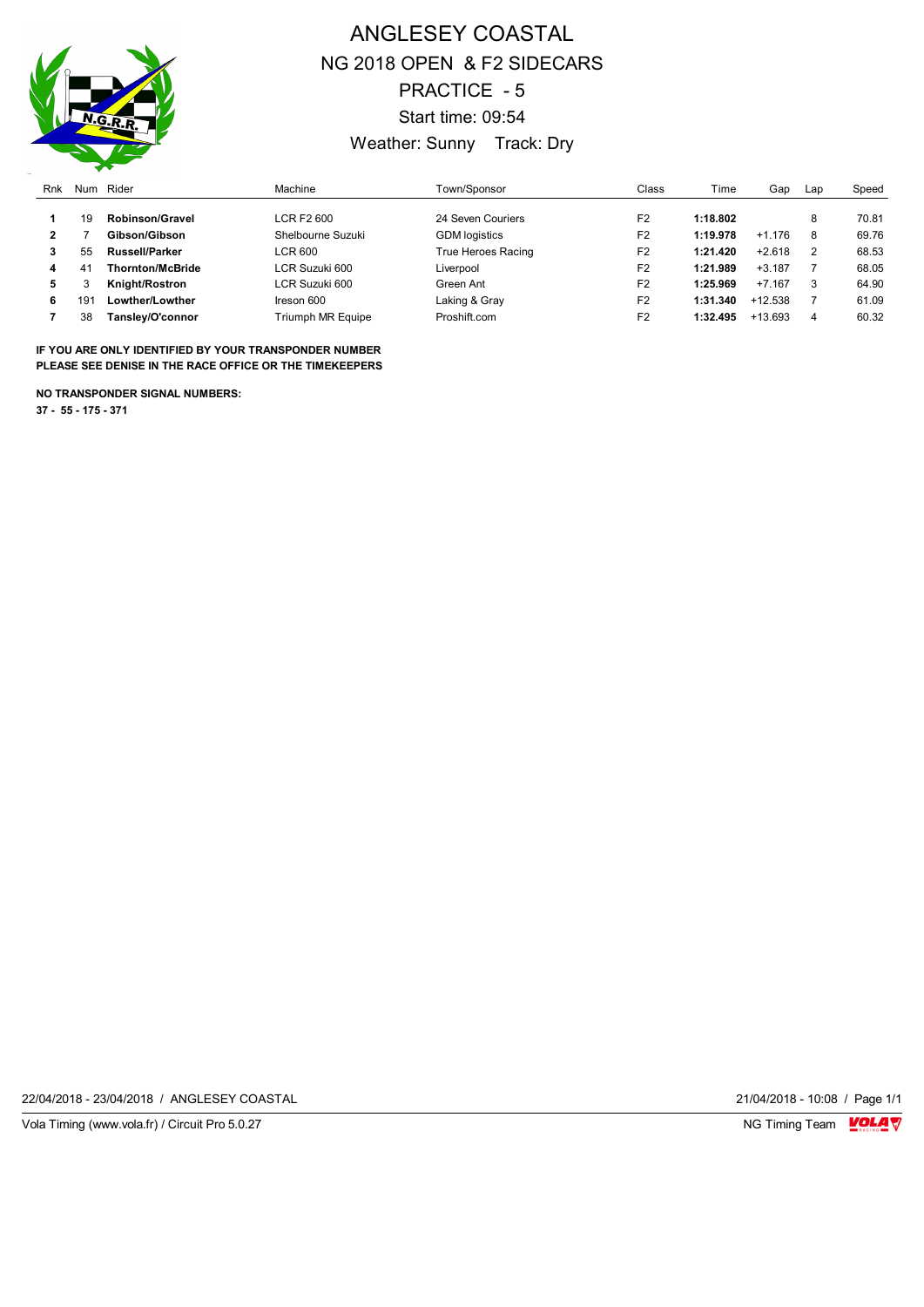

| Gibson/Gibson |              |  |  |  |
|---------------|--------------|--|--|--|
|               | <b>START</b> |  |  |  |
| 1             |              |  |  |  |
| 2             | 1:23.486     |  |  |  |
| 3             | 1:21.326     |  |  |  |
| 4             | 1:20.687     |  |  |  |
| 5             | 1:20.058     |  |  |  |
| 6             | 1.21140      |  |  |  |
| 7             | 1:19.978     |  |  |  |
| 8             | 1.22406      |  |  |  |

| Knight/Rostron |              |  |  |
|----------------|--------------|--|--|
|                | <b>START</b> |  |  |
| 1              |              |  |  |
| 2              | 1:32.457     |  |  |
| 3              | 1:25.969     |  |  |
|                |              |  |  |

| Lowther/Lowther |          |  |  |  |
|-----------------|----------|--|--|--|
| <b>START</b>    |          |  |  |  |
| 1               |          |  |  |  |
| 2               | 1:38.349 |  |  |  |
| 3               | 1:34.569 |  |  |  |
| 4               | 1:32.155 |  |  |  |
| 5               | 1:31.340 |  |  |  |
| 6               | 1:33.377 |  |  |  |
| 7               | 1:33.762 |  |  |  |

| Robinson/Gravel |              |  |  |  |  |
|-----------------|--------------|--|--|--|--|
|                 | <b>START</b> |  |  |  |  |
| 1               |              |  |  |  |  |
| 2               | 1:22.425     |  |  |  |  |
| 3               | 1:21.126     |  |  |  |  |
| 4               | 1:18.802     |  |  |  |  |
| 5               | 1.19376      |  |  |  |  |
| 6               | 1.21 887     |  |  |  |  |
| 7               | 1.21 100     |  |  |  |  |
| 8               | 1.21411      |  |  |  |  |
|                 |              |  |  |  |  |

Russell/Parker

START

22/04/2018 - 23/04/2018 / ANGLESEY COASTAL 21/04/2018 - 10:09 / Page 1/1

Vola Timing (www.vola.fr) / Circuit Pro 5.0.27 NG Timing Team VOLA V

# ANGLESEY COASTAL NG 2018 OPEN & F2 SIDECARS PRACTICE - 5

#### LAP TIMES

| 1:21.420 |
|----------|
|          |

| Tansley/O'connor |          |  |  |
|------------------|----------|--|--|
|                  | START    |  |  |
| 1                |          |  |  |
| 2                | 1:43.033 |  |  |
| 3                | 1:36.590 |  |  |
| 4                | 1:32.495 |  |  |
|                  |          |  |  |

| <b>Thornton/McBride</b> |          |  |  |  |
|-------------------------|----------|--|--|--|
| START                   |          |  |  |  |
| 1                       |          |  |  |  |
| 2                       | 1:25.502 |  |  |  |
| 3                       | 1:21.989 |  |  |  |
| 4                       | 1:23.004 |  |  |  |
| 5                       | 1.24012  |  |  |  |
| 6                       | 1:23.713 |  |  |  |
| 7                       | 1.24 942 |  |  |  |
|                         |          |  |  |  |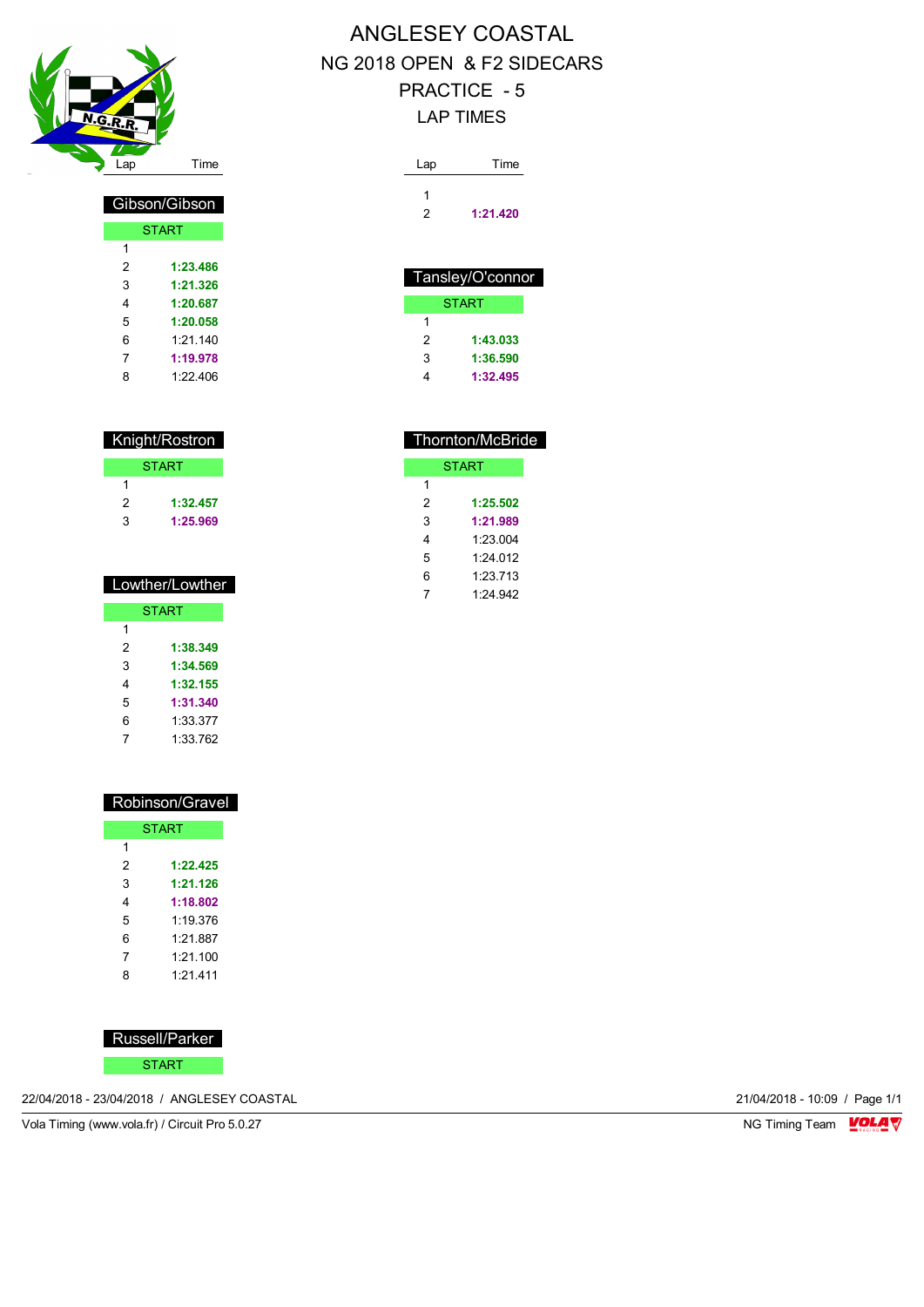

## ANGLESEY COASTAL NG 2018 OPEN & F2 SIDECARS TQ 7 TIMED QUALIFYING Start time: 12:31 Weather: Sunny Track: Dry

| Rnk | Num             | Rider                   | Machine                  | Town/Sponsor           | Class          | Time     | Gap       | Lap | Speed |
|-----|-----------------|-------------------------|--------------------------|------------------------|----------------|----------|-----------|-----|-------|
|     | 37 <sup>′</sup> | Knight/Evanson          | Suzuki GSXR1000 K1       | Redline Superbikes Ltd | Open           | 1:14.291 |           |     | 75.11 |
| 2   |                 | Gibson/Gibson           | Shelbourne Suzuki        | <b>GDM</b> logistics   | F <sub>2</sub> | 1:17.856 | $+3.565$  |     | 71.67 |
| 3   | 75              | Shipley/Haynes          | LCR Suzuki 600           | Team Shipley Racing    | F <sub>2</sub> | 1:18.443 | $+4.152$  | 8   | 71.13 |
| 4   | 19              | <b>Robinson/Gravel</b>  | LCR F2 600               | 24 Seven Couriers      | F <sub>2</sub> | 1:18.845 | $+4.554$  | 12  | 70.77 |
| 5   | 55              | <b>Russell/Parker</b>   | LCR 600                  | True Heroes Racing     | F <sub>2</sub> | 1:19.513 | $+5.222$  | 6   | 70.17 |
| 6   | 37              | Morphet/Halliburton     | LCR Suzuki 600           | "Widnes, Cheshire"     | F <sub>2</sub> | 1:19.595 | $+5.304$  | 8   | 70.10 |
|     | 41              | <b>Thornton/McBride</b> | LCR Suzuki 600           | Liverpool              | F <sub>2</sub> | 1:19.846 | $+5.555$  | 6   | 69.88 |
| 8   | 3               | Knight/Rostron          | LCR Suzuki 600           | Green Ant              | F <sub>2</sub> | 1:22.843 | $+8.552$  | 6   | 67.35 |
| 9   | 38              | Tansley/O'connor        | <b>Triumph MR Equipe</b> | Proshift.com           | F <sub>2</sub> | 1:25.392 | $+11.101$ | 9   | 65.34 |
| 10  | 175             | <b>Shipley/Willey</b>   | Ireson Yamaha 1000       | Hard work              | Open           | 1:25.922 | $+11.631$ | 5   | 64.94 |
| 11  | 19              | Lowther/Lowther         | Ireson 600               | Laking & Gray          | F <sub>2</sub> | 1:29.577 | $+15.286$ |     | 62.29 |

22/04/2018 - 23/04/2018 / ANGLESEY COASTAL 21/04/2018 - 12:48 / Page 1/1

Vola Timing (www.vola.fr) / Circuit Pro 5.0.27 NG Timing Team VOLA V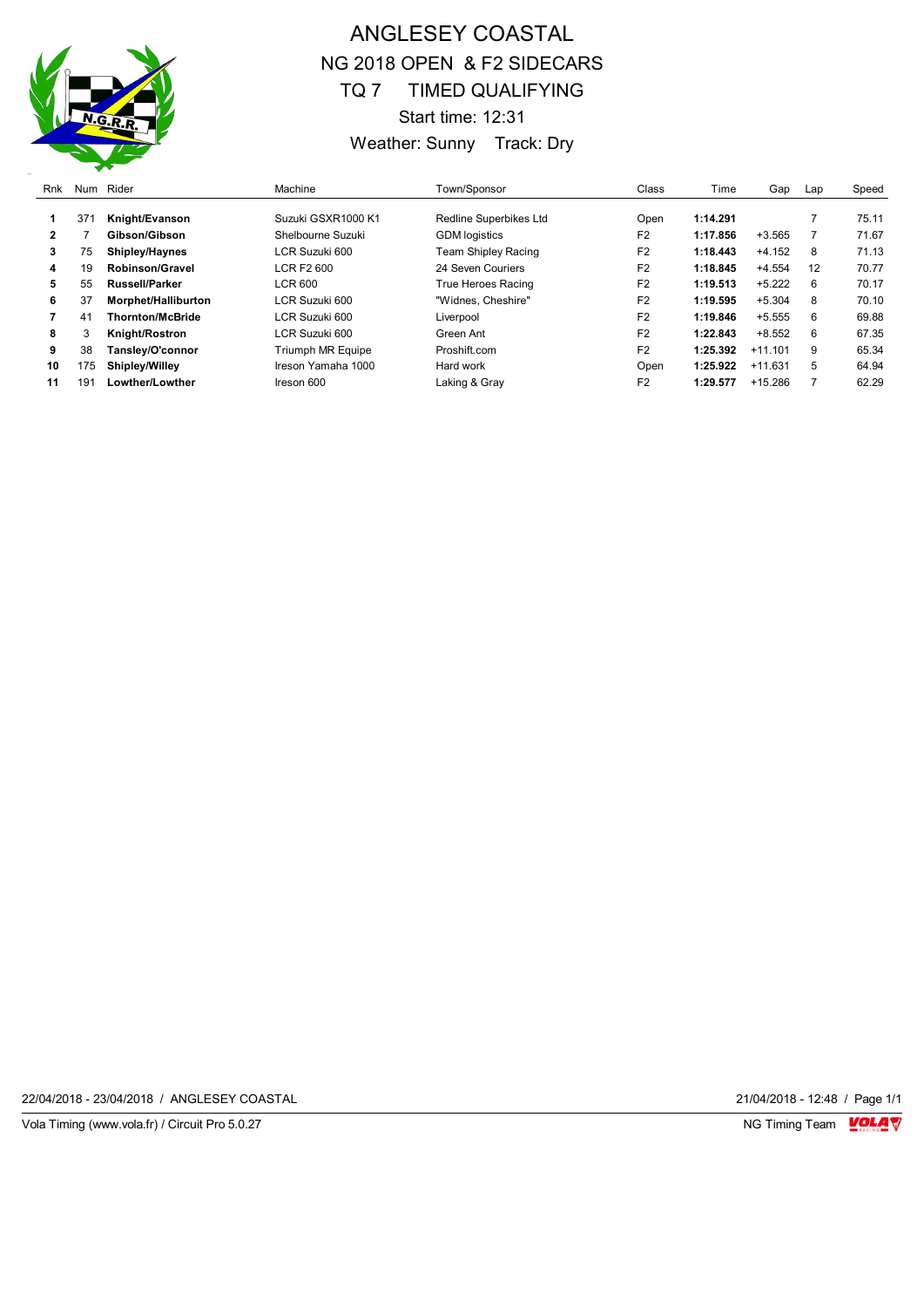

| Gibson/Gibson |          |  |  |  |
|---------------|----------|--|--|--|
| <b>START</b>  |          |  |  |  |
| 1             |          |  |  |  |
| 2             | 1:18.680 |  |  |  |
| 3             | 1:18.168 |  |  |  |
| 4             | 1 18 436 |  |  |  |
| 5             | 1:18.072 |  |  |  |
| 6             | 1:17.856 |  |  |  |
|               | 1:19.685 |  |  |  |

#### Knight/Evanson

| <b>START</b> |          |  |  |  |  |
|--------------|----------|--|--|--|--|
| 1            |          |  |  |  |  |
| 2            | 1:16.930 |  |  |  |  |
| 3            | 1:15.295 |  |  |  |  |
| 4            | 1:14.291 |  |  |  |  |
| 5            | 1.14990  |  |  |  |  |
| 6            | 1:15.298 |  |  |  |  |
|              | 1:15.784 |  |  |  |  |

| Knight/Rostron |          |  |  |  |  |
|----------------|----------|--|--|--|--|
| <b>START</b>   |          |  |  |  |  |
| 1              |          |  |  |  |  |
| 2              | 1:33.799 |  |  |  |  |
| 3              | 1:27.677 |  |  |  |  |
| 4              | 1:25.362 |  |  |  |  |
| 5              | 1:22.843 |  |  |  |  |
| 6              | 1.23.578 |  |  |  |  |

|   | Lowther/Lowther |  |  |  |  |
|---|-----------------|--|--|--|--|
|   | <b>START</b>    |  |  |  |  |
| 1 |                 |  |  |  |  |
| 2 | 1:34.194        |  |  |  |  |
| 3 | 1:31.735        |  |  |  |  |
| 4 | 1:31.437        |  |  |  |  |
| 5 | 1:31.262        |  |  |  |  |
| 6 | 1:30.048        |  |  |  |  |
| 7 | 1:29.577        |  |  |  |  |

#### ANGLESEY COASTAL NG 2018 OPEN & F2 SIDECARS TQ 7 TIMED QUALIFYING LAP TIMES

| Lap | Time                |
|-----|---------------------|
|     | Morphet/Halliburton |
|     | <b>START</b>        |
| 1   |                     |
| 2   | 1:26.034            |
| 3   | 1:20.849            |
| 4   | 1:20.008            |
| 5   | 1:19.595            |
| 6   | 1.20.542            |
| 7   | 1:20.338            |
| 8   | 1:200010            |

| Robinson/Gravel |              |  |  |  |
|-----------------|--------------|--|--|--|
|                 | <b>START</b> |  |  |  |
| 1               |              |  |  |  |
| 2               | 1:20.697     |  |  |  |
| 3               | 1:20.255     |  |  |  |
| 4               | 1:19.756     |  |  |  |
| 5               | $1.19$ 881   |  |  |  |
| 6               | 1:19.371     |  |  |  |
| 7               | 1:18.956     |  |  |  |
| 8               | 1:19.708     |  |  |  |
| 9               | 1:20.304     |  |  |  |
| 10              | 1:19.732     |  |  |  |
| 11              | 1:18.845     |  |  |  |
| 12              | 1:19.623     |  |  |  |

| Russell/Parker |          |  |  |  |  |
|----------------|----------|--|--|--|--|
|                | START    |  |  |  |  |
| 1              |          |  |  |  |  |
| 2              | 1:20.497 |  |  |  |  |
| 3              | 1:20.012 |  |  |  |  |
| 4              | 1:19.867 |  |  |  |  |
| 5              | 1:19.513 |  |  |  |  |
| 6              | 3:28.464 |  |  |  |  |

| Shipley/Haynes |              |  |  |  |  |
|----------------|--------------|--|--|--|--|
|                | <b>START</b> |  |  |  |  |
| 1              |              |  |  |  |  |
| 2              | 1:25.159     |  |  |  |  |
| 3              | 1:20.209     |  |  |  |  |
|                | 1:19.225     |  |  |  |  |

Lap Time **1:18.639 1:18.443** 1:19.636 1:19.222

| Shipley/Willey |          |  |  |  |
|----------------|----------|--|--|--|
|                | START    |  |  |  |
| 1              |          |  |  |  |
| 2              | 1:25.922 |  |  |  |
| 3              | 1.26 191 |  |  |  |
| 4              | 1.26.285 |  |  |  |
| 5              | 1:29.498 |  |  |  |

| Tansley/O'connor |              |  |  |  |
|------------------|--------------|--|--|--|
|                  | <b>START</b> |  |  |  |
| 1                |              |  |  |  |
| 2                | 1:30.852     |  |  |  |
| 3                | 1:31 049     |  |  |  |
| 4                | 1:30.130     |  |  |  |
| 5                | 1:29.665     |  |  |  |
| 6                | 1:30.388     |  |  |  |
| 7                | 1:29.019     |  |  |  |
| 8                | 1:25.392     |  |  |  |
| g                | 1:26.576     |  |  |  |

| Thornton/McBride |          |  |  |  |  |  |  |
|------------------|----------|--|--|--|--|--|--|
|                  | START    |  |  |  |  |  |  |
| 1                |          |  |  |  |  |  |  |
| 2                | 1:19.846 |  |  |  |  |  |  |
| 3                | 1.19978  |  |  |  |  |  |  |
| 4                | 1:20.388 |  |  |  |  |  |  |
| 5                | 1.20151  |  |  |  |  |  |  |
| 6                | 1.21.563 |  |  |  |  |  |  |

22/04/2018 - 23/04/2018 / ANGLESEY COASTAL 21/04/2018 - 12:48 / Page 1/1

Vola Timing (www.vola.fr) / Circuit Pro 5.0.27 NG Timing Team Monetary NG Timing Team Monetary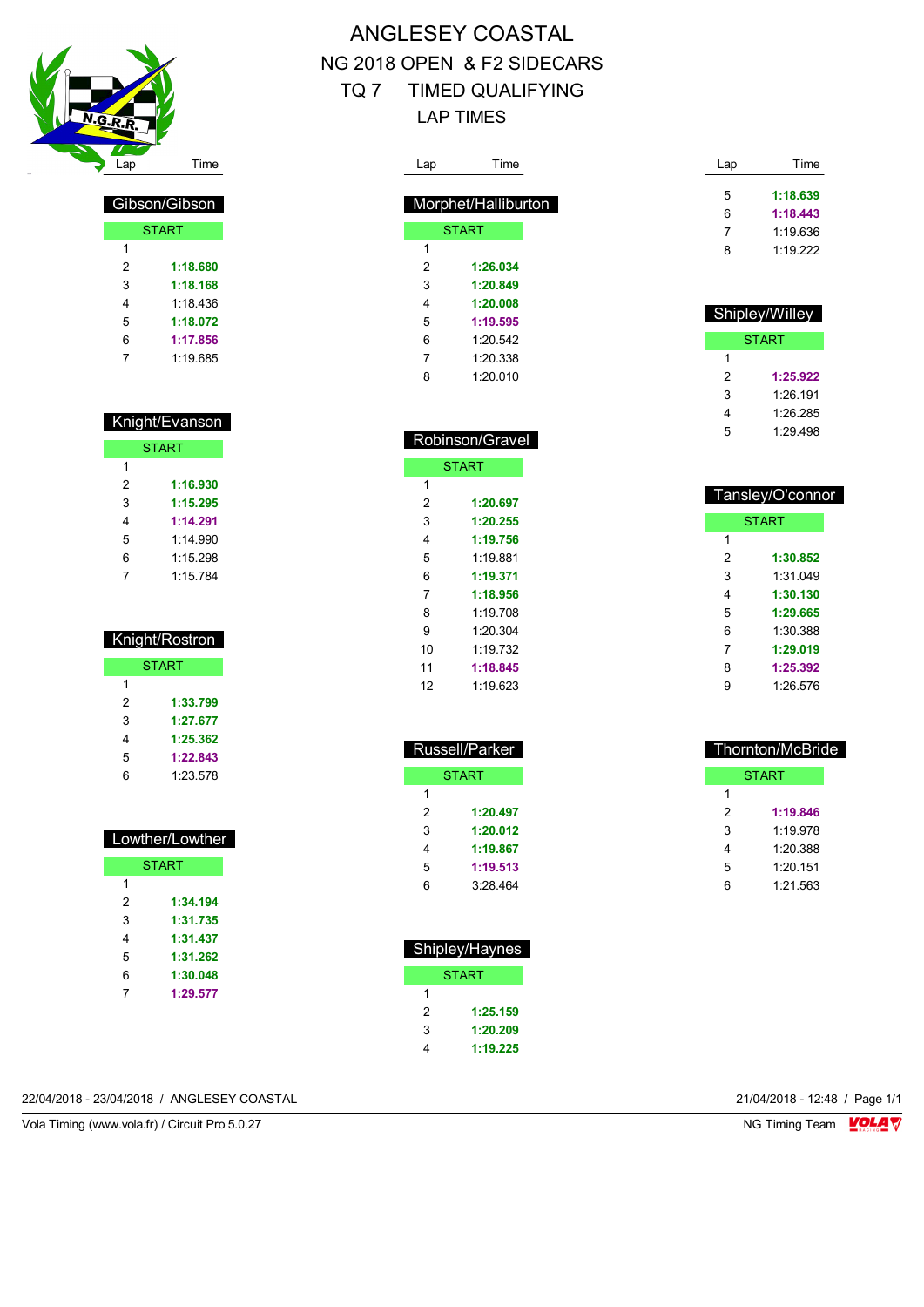

### ANGLESEY COASTAL NG 2018 OPEN & F2 SIDECARS RACE 17 ROUND 3 & 4 - RACE 1 STARTING GRID

7 Laps = 10.850 Km

| $-$ Pole $-$     |     |       |                |                     |
|------------------|-----|-------|----------------|---------------------|
| Knight/Evanson   | 371 |       | $\overline{7}$ | Gibson/Gibson       |
| Shipley/Haynes   | 75  | - 2 - | 19             | Robinson/Gravel     |
| Russell/Parker   | 55  |       | 37             | Morphet/Halliburton |
| Thornton/McBride | 41  | - 4   | 3              | Knight/Rostron      |
| Tansley/O'connor | 38  | -5-   | 175            | Shipley/Willey      |
| Lowther/Lowther  | 191 |       |                |                     |

22/04/2018 - 23/04/2018 / ANGLESEY COASTAL 21/04/2018 - 12:49 / Page 1/1

Vola Timing (www.vola.fr) / Circuit Pro 5.0.27 **NG Timing Team Monet Account Property**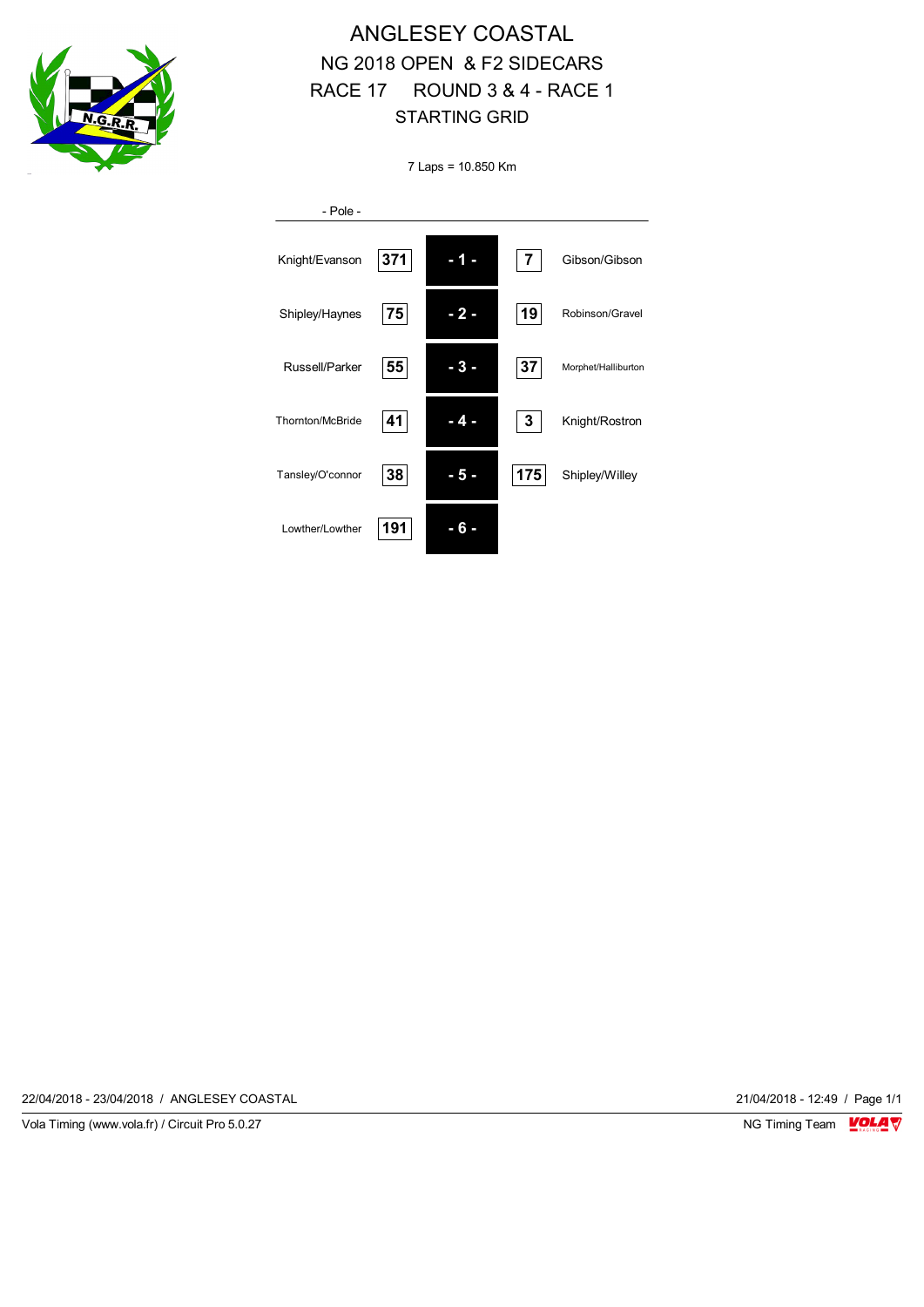

#### ANGLESEY COASTAL NG 2018 OPEN & F2 SIDECARS RACE 17 ROUND 3 & 4 - RACE 1 Start time: 15:55 Distance: 10.85 miles Weather: Sunny Track: Dry

| Rnk         |     | Num Rider                                   | Machine                  | Class          | Town/Sponsor           | Laps | Time                  | Gap       | Average | B.Lap    | Speed |
|-------------|-----|---------------------------------------------|--------------------------|----------------|------------------------|------|-----------------------|-----------|---------|----------|-------|
|             | 371 | Knight/Evanson                              | Suzuki GSXR1000 K1       | Open           | Redline Superbikes Ltd |      | 8:44.937              |           | 74.40   | 1:13.596 | 75.81 |
| 2           | 19  | Robinson/Gravel                             | LCR F2 600               | F <sub>2</sub> | 24 Seven Couriers      |      | 9:07.749              | $+22.812$ | 71.31   | 1:17.280 | 72.20 |
| 3           |     | Gibson/Gibson                               | Shelbourne Suzuki        | F <sub>2</sub> | <b>GDM</b> logistics   |      | 9:08.136              | $+23.199$ | 71.25   | 1:17.829 | 71.69 |
| 4           | 75  | <b>Shipley/Haynes</b>                       | LCR Suzuki 600           | F <sub>2</sub> | Team Shipley Racing    |      | 9:09.065              | $+24.128$ | 71.13   | 1:16.873 | 72.58 |
| 5.          | 41  | <b>Thornton/McBride</b>                     | LCR Suzuki 600           | F <sub>2</sub> | Liverpool              |      | 9:26.757              | $+41.820$ | 68.91   | 1:19.215 | 70.44 |
| 6           | 37  | Morphet/Halliburton                         | LCR Suzuki 600           | F <sub>2</sub> | "Widnes, Cheshire"     |      | 9:26.787              | +41.850   | 68.91   | 1:13.284 | 76.14 |
|             | 3   | Knight/Rostron                              | LCR Suzuki 600           | F <sub>2</sub> | Green Ant              |      | $9:51.557 +1:06.620$  |           | 66.02   | 1:21.993 | 68.05 |
| 8           | 38  | Tansley/O'connor                            | <b>Triumph MR Equipe</b> | F <sub>2</sub> | Proshift.com           |      | $9:53.938 +1:09.001$  |           | 65.76   | 1:23.849 | 66.54 |
| 9           | 175 | <b>Shipley/Willey</b>                       | Ireson Yamaha 1000       | Open           | Hard work              |      | $10:04.879 +1:19.942$ |           | 64.57   | 1:25.561 | 65.21 |
| 10          | 191 | Lowther/Lowther                             | Ireson 600               | F <sub>2</sub> | Laking & Gray          | 6    | 8:56.304              | +1 Lap    | 62.42   | 1:27.514 | 63.76 |
|             |     | Best lap: 37 Morphet/Halliburton - 1:13.284 |                          |                |                        |      |                       |           |         |          |       |
| <b>DNFs</b> |     |                                             |                          |                |                        |      |                       |           |         |          |       |

| - -<br>55 | .sell/Parker<br>Rus. | CR 600<br>. | $\Gamma$ | rue<br>: Heroes Racing<br>∵rtacin⊾ | $\mathsf{c}$ aps | 1:18.75' | 70.85 |
|-----------|----------------------|-------------|----------|------------------------------------|------------------|----------|-------|
|           |                      |             |          |                                    |                  |          |       |

**92.5% of WINNER'S AVERAGE RACE SPEED - 70.12 mph**

**No 55 Russell/Parker - NO TRANSPONDER SIGNAL**

**No 37 Morphet/Halliburton - NO TRANSPONDER SIGNAL**

22/04/2018 - 23/04/2018 / ANGLESEY COASTAL 21/04/2018 - 16:11 / Page 1/1

Vola Timing (www.vola.fr) / Circuit Pro 5.0.27 **NG Timing Team MOLA View Area** NG Timing Team MOLA View Area NG Timing Team MOLA View Area NG Timing Team MOLA View Area NG Timing Team MOLA View Area NG Timing Team MOLA Vie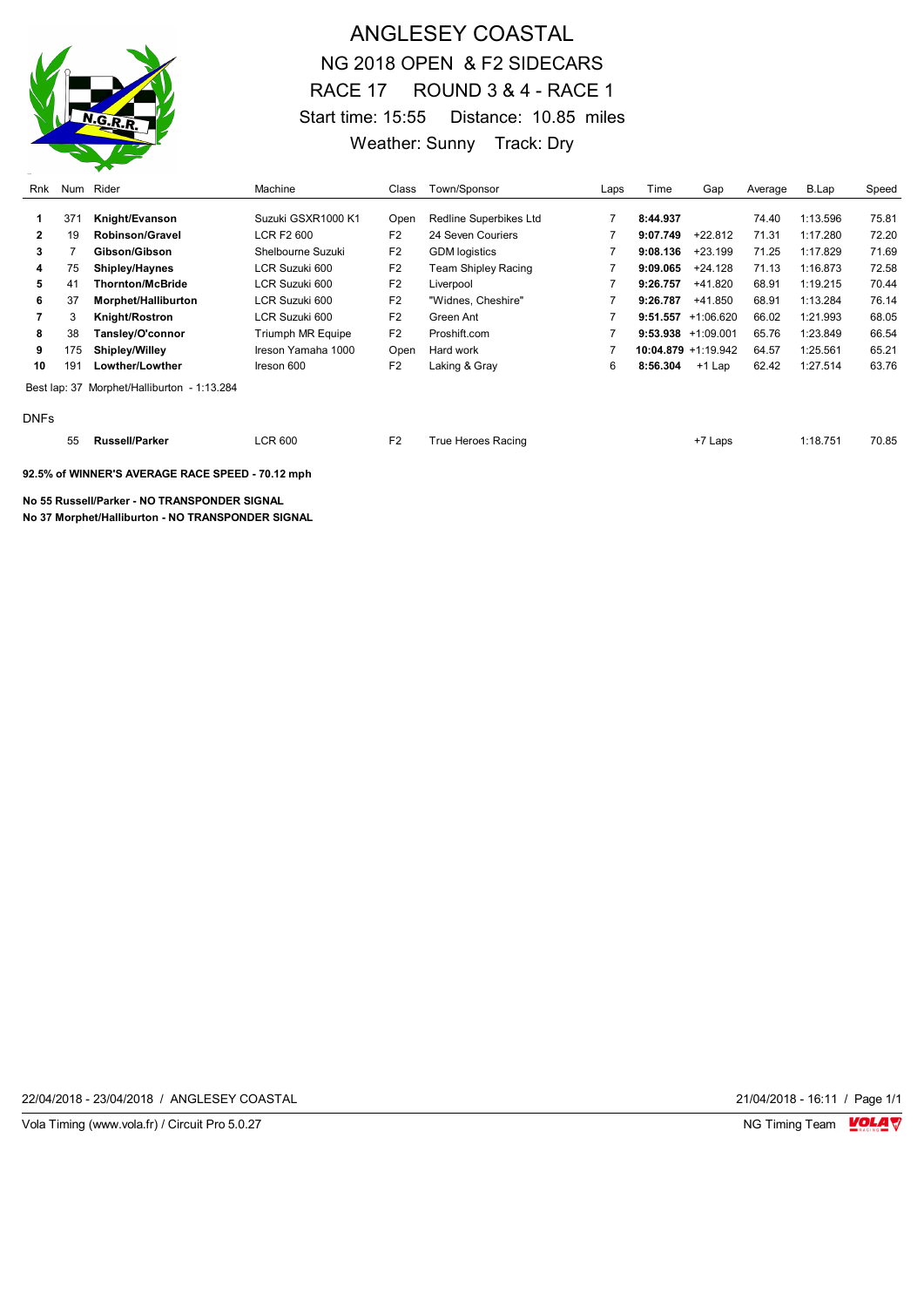

Gibson/Gibson

START

 **1:17.829** 1:17.879 1:17.838 1:17.956 1:17.849 1:18.484

Knight/Evanson

**START** 

 **1:14.205 1:13.596** 1:13.636 1:14.137 1:15.686 1:16.190

Knight/Rostron

**START** 

 **1:21.993** 1:23.474 1:23.669 1:24.066 1:25.840 1:28.306

Lowther/Lowther

START

 **1:28.163 1:27.514** 1:29.612 1:29.450

### ANGLESEY COASTAL NG 2018 OPEN & F2 SIDECARS RACE 17 ROUND 3 & 4 - RACE 1 LAP TIMES

| Lap | Time     | Lap | Time     |
|-----|----------|-----|----------|
| 6   | 1:29.632 |     | 1:18.247 |

| Morphet/Halliburton |              |  |  |  |  |
|---------------------|--------------|--|--|--|--|
|                     | <b>START</b> |  |  |  |  |
| 1                   |              |  |  |  |  |
| $\mathcal{P}$       | 1:20.169     |  |  |  |  |
| 3                   | 1:19.161     |  |  |  |  |
| 4                   | 1:18.998     |  |  |  |  |
| 5                   | 1:13.284     |  |  |  |  |
| 6                   | 1.27 568     |  |  |  |  |
|                     | 1.21 036     |  |  |  |  |

Robinson/Gravel

**START** 

 **1:17.869 1:17.280** 1:17.583 1:18.156 1:17.425 1:17.613

| <b>START</b> |          |  |  |  |  |
|--------------|----------|--|--|--|--|
| 1            |          |  |  |  |  |
| 2            | 1:25.791 |  |  |  |  |
| 3            | 1:25.649 |  |  |  |  |
| 4            | 1:26.089 |  |  |  |  |
| 5            | 1:25.943 |  |  |  |  |
| 6            | 1:25.561 |  |  |  |  |
| 7            | 1:26.209 |  |  |  |  |
|              |          |  |  |  |  |

Shipley/Willey

| Tansley/O connoi |          |  |  |  |  |
|------------------|----------|--|--|--|--|
|                  |          |  |  |  |  |
|                  |          |  |  |  |  |
|                  | START    |  |  |  |  |
| 1                |          |  |  |  |  |
| 2                | 1:24.381 |  |  |  |  |
| 3                | 1.24 494 |  |  |  |  |
| 4                | 1:23.849 |  |  |  |  |
| 5                | 1:24.519 |  |  |  |  |

| 4 | 1.23.049 |  |
|---|----------|--|
| 5 | 1:24.519 |  |
| 6 | 1:25.338 |  |
| 7 | 1:24.480 |  |
|   |          |  |

| Thornton/McBride |              |  |  |  |  |
|------------------|--------------|--|--|--|--|
|                  |              |  |  |  |  |
|                  | <b>START</b> |  |  |  |  |
| 1                |              |  |  |  |  |
| 2                | 1:19.521     |  |  |  |  |
| 3                | 1:19.381     |  |  |  |  |
| 4                | 1:19.215     |  |  |  |  |
| 5                | 1.20159      |  |  |  |  |
| 6                | 1.21576      |  |  |  |  |
|                  | 1.21.546     |  |  |  |  |

| Tansley/O'connor |
|------------------|
|                  |

|   | <b>START</b>   |  |  |  |  |
|---|----------------|--|--|--|--|
| 1 |                |  |  |  |  |
| 2 | 1:18.887       |  |  |  |  |
| 3 | 1:18.813       |  |  |  |  |
| 4 | 1:18.751       |  |  |  |  |
| 5 | 1:25.281       |  |  |  |  |
|   |                |  |  |  |  |
|   |                |  |  |  |  |
|   |                |  |  |  |  |
|   | Shipley/Haynes |  |  |  |  |

Russell/Parker

|   | START    |
|---|----------|
| 1 |          |
| 2 | 1:18.263 |
| 3 | 1:18.898 |
| 4 | 1:16.873 |
| 5 | 1:18.010 |
| հ | 1.17 798 |

| 22/04/2018 - 23/04/2018 / ANGLESEY COASTAL | 21/04/2018 - 16:07 / Page 1/1 |  |
|--------------------------------------------|-------------------------------|--|
|                                            |                               |  |

Vola Timing (www.vola.fr) / Circuit Pro 5.0.27 NG Timing Team NG Timing Team NG Timing Team NG Timing Team NG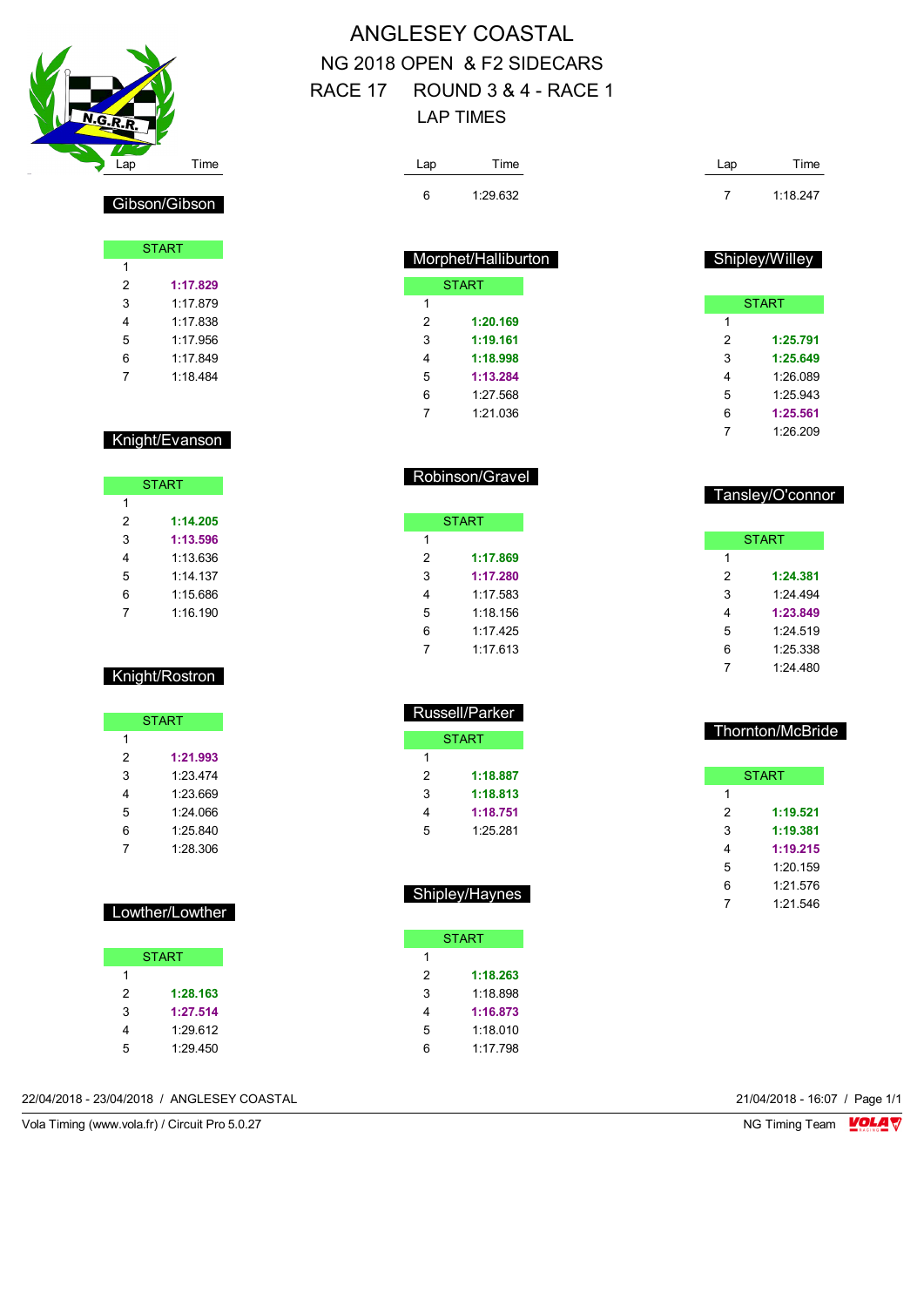

#### ANGLESEY COASTAL NG 2018 OPEN & F2 SIDECARS RACE 17 ROUND 3 & 4 - RACE 1 LAP CHART

|                  | 1.  | 2. | 3. | 4. | 5. | 6. | 7. | 8. | 9.  | 10. | 11. |
|------------------|-----|----|----|----|----|----|----|----|-----|-----|-----|
| <b>Start</b>     |     |    |    |    |    |    |    |    |     |     |     |
| Lap <sub>1</sub> | 371 | 7  | 75 | 19 | 55 | 3  | 41 | 37 | 38  | 175 | 191 |
| Lap2             | 371 | 7  | 75 | 19 | 55 | 41 | 3  | 37 | 38  | 175 | 191 |
| Lap <sub>3</sub> | 371 | 7  | 19 | 75 | 55 | 41 | 37 | 3  | 38  | 175 | 191 |
| Lap <sub>4</sub> | 371 | 7  | 19 | 75 | 55 | 41 | 37 | 3  | 38  | 175 | 191 |
| Lap <sub>5</sub> | 371 | 7  | 19 | 75 | 37 | 41 | 55 | 3  | 38  | 175 | 191 |
| Lap6             | 371 | 7  | 19 | 75 | 41 | 37 | 3  | 38 | 175 | 191 |     |
| Lap <sub>7</sub> | 371 | 19 | 7  | 75 | 41 | 37 | 3  | 38 | 175 |     |     |

22/04/2018 - 23/04/2018 / ANGLESEY COASTAL 21/04/2018 - 16:06 / Page 1/1

Vola Timing (www.vola.fr) / Circuit Pro 5.0.27 **NG Timing Team Monet Account Property**